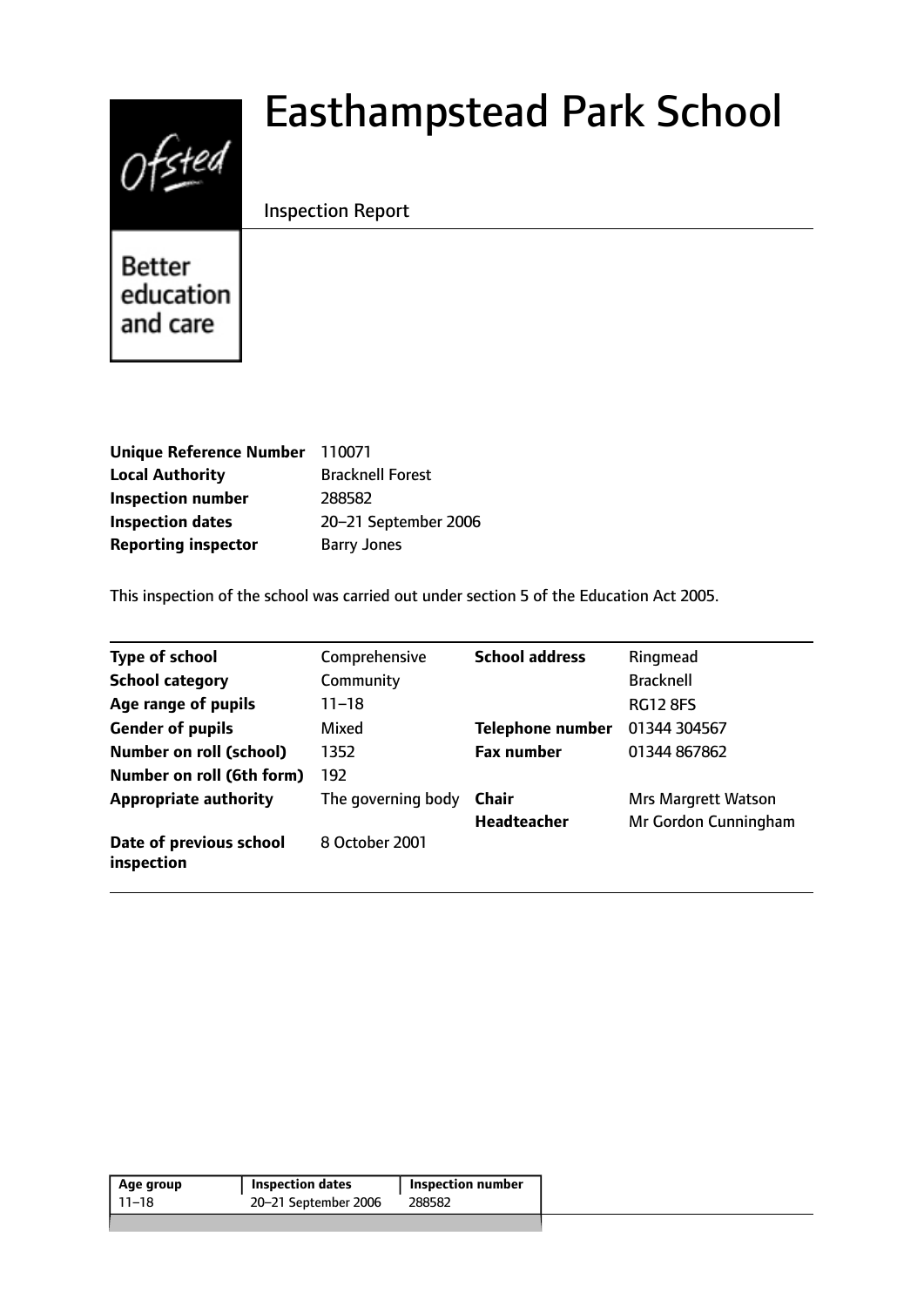© Crown copyright 2006

Website: www.ofsted.gov.uk

This document may be reproduced in whole or in part for non-commercial educational purposes, provided that the information quoted is reproduced without adaptation and the source and date of publication are stated.

Further copies of this report are obtainable from the school. Under the Education Act 2005, the school must provide a copy of this report free of charge to certain categories of people. A charge not exceeding the full cost of reproduction may be made for any other copies supplied.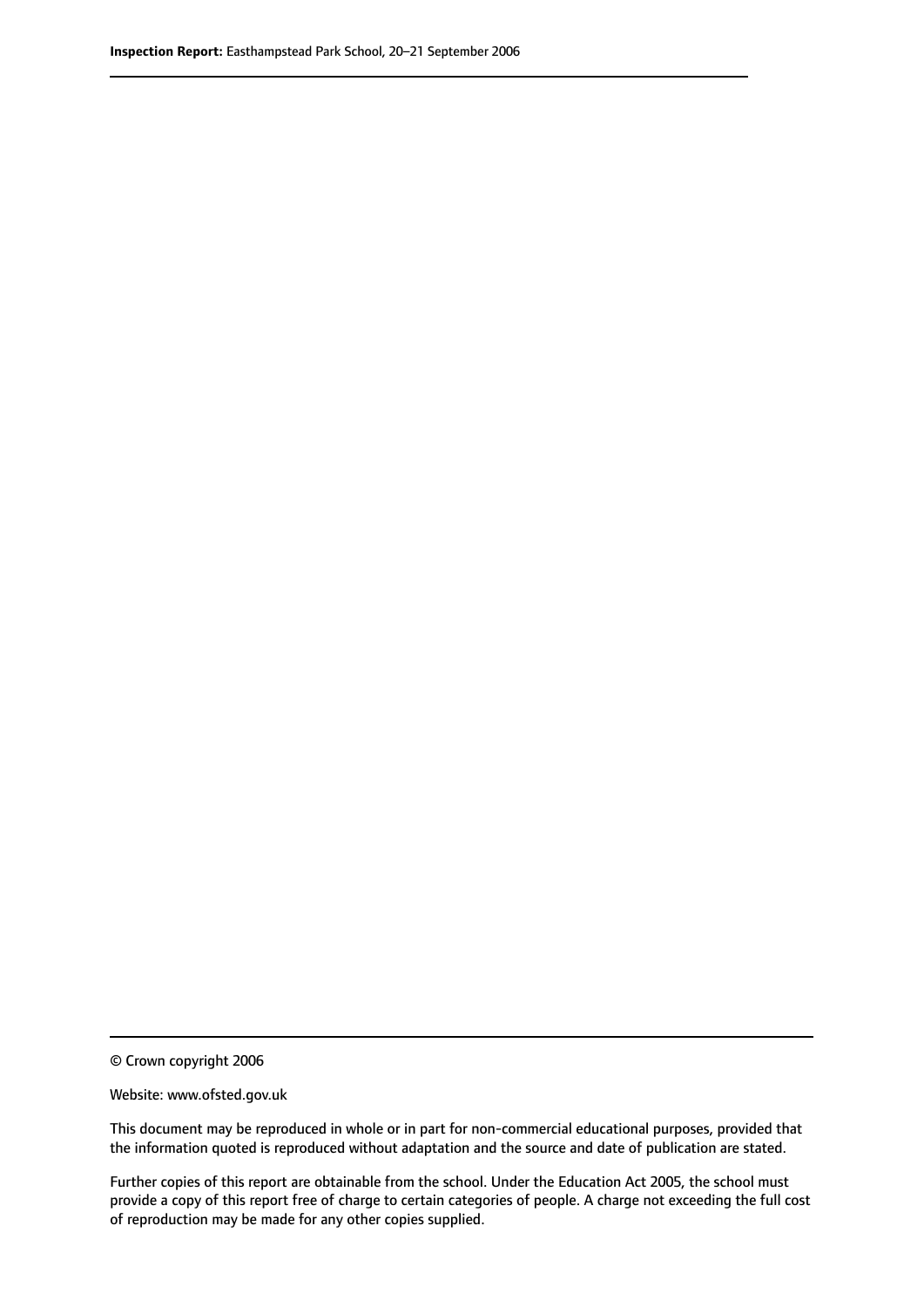# **Introduction**

The inspection was carried out by five Additional Inspectors.

# **Description of the school**

Easthampstead Park is a larger-than-average school. It serves an area that is more advantaged in several respects than for most schools but it does have some areas with significant deprivation. Attainment on entry is average. The school has experienced a very high staff turnover in the last few years and has difficulty in recruiting teachers due to the high housing costs in the area. It has recruited some teachers from overseas. The new headteacher is the third in three years. There was a low response to the parents' questionnaire and only 67 forms were returned.

#### **Key for inspection grades**

| Grade 1 | Outstanding  |
|---------|--------------|
| Grade 2 | Good         |
| Grade 3 | Satisfactory |
| Grade 4 | Inadequate   |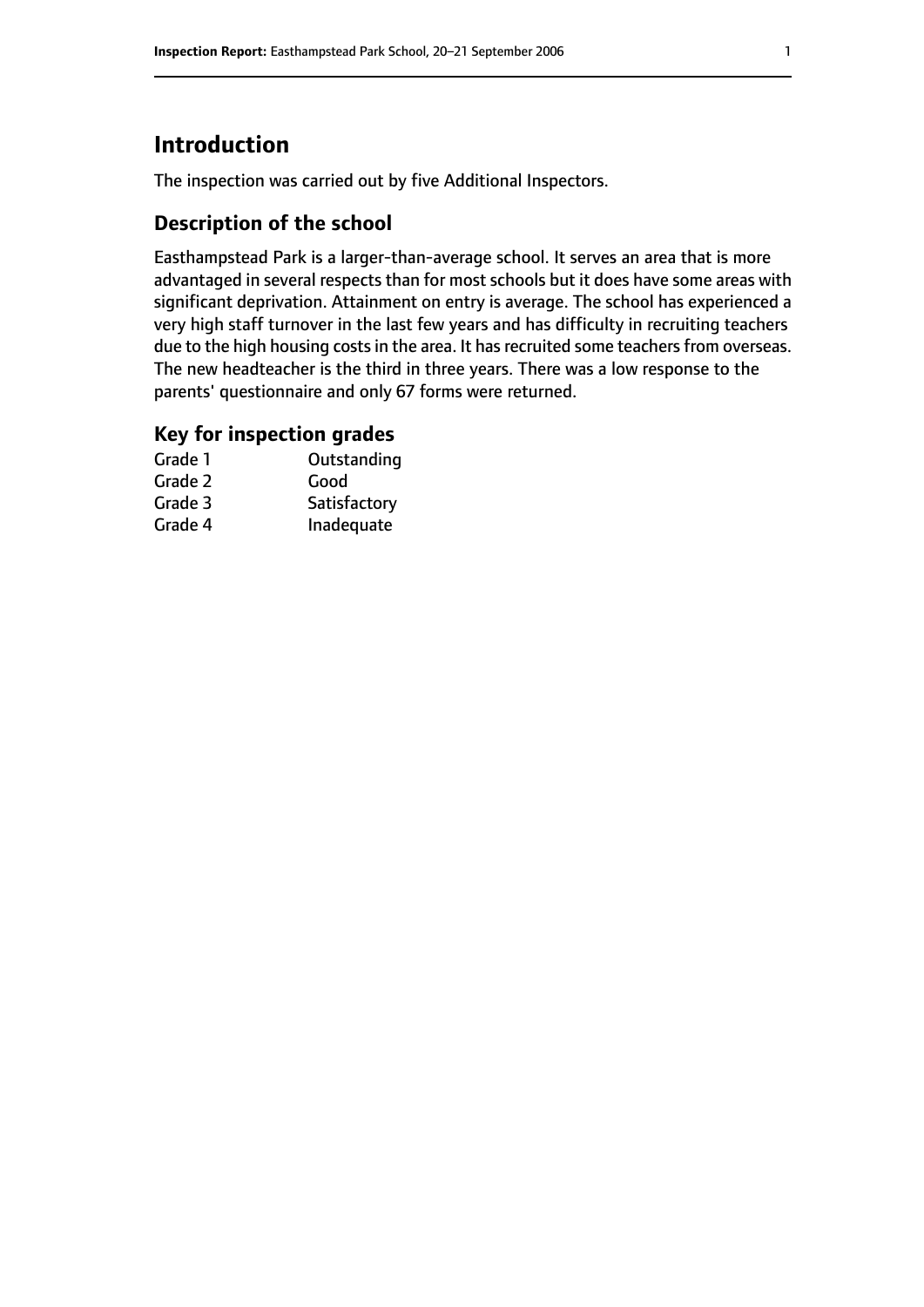# **Overall effectiveness of the school**

#### **Grade: 4**

In accordance with section 13 of the Education Act 2005, HMCI is of the opinion that this school requires significant improvement, because it is performing significantly less well than, in all the circumstances, it could be reasonably be expected to perform. The school is therefore given a Notice to Improve. Significant improvement is required in relation to the quality of provision and standards in the sixth form and in mathematics for pupils in Years 7 to 11.

Pupils enter the school having attained average standards in the national tests at age 11 years. Although standards are rising in the tests at age 14 and 16 years, they remain below national averages and below what they should be in several respects. Overall, the progress of pupils from Years 7 to 11 is similar to that nationally but this masks some weaknesses. Progress in mathematics is below average and progress is too slow for the most able pupils, especially the boys, in English and science in years 7 to 9. The school has experienced severe difficulties in recruiting suitably qualified teachers, especially in mathematics. This has contributed significantly to some pupils' lack of progress. Some of the non-specialist teachers or those on temporary contracts have not been able to establish good behaviour in their classes and this has hindered the learning of all the pupils in those classes. Although these teachers have now left the school, it has meant that some of the parents lost confidence in the school. Although there was a low response from parents, a large majority who spoke or wrote to the inspectors expressed concerns about the school.

Standards in the sixth form have declined sharply in the last two years from being above national averages to being below average and achievement is now unsatisfactory. Students in Year 13 have not been given appropriate advice, were accepted onto courses that were not well matched to their abilities and the curriculum offered is unsatisfactory. The new management of the sixth form has improved the quality of guidance and is introducing procedures to monitor students' progress more effectively. The school's capacity to improve in the sixth form is satisfactory.

The school has not benefited from consistent leadership over the last few years. There has been a much higher turnover in staffing than found in the great majority of schools. In this turbulent climate, some initiatives have not been evaluated to establish their effectiveness. Data are not always used sufficiently well by teachers to plan effectively to meet the needs of all pupils, or by managersto inform decision making. Many middle and senior managers are still settling into their roles and some strategies are being put into place but it is too early for these to have raised standards. There has, however, been a consistent strategy for improving behaviour that has been effective. This is linked to a general improvement in the quality of teaching which is now satisfactory. The school has a core of competent, experienced teachers who have served it well through difficult times.

The school has been successful in improving attendance which is now above the national average. This indicates that pupils' attitudes are now positive. Their personal development is satisfactory and their awareness of health issues and contributions to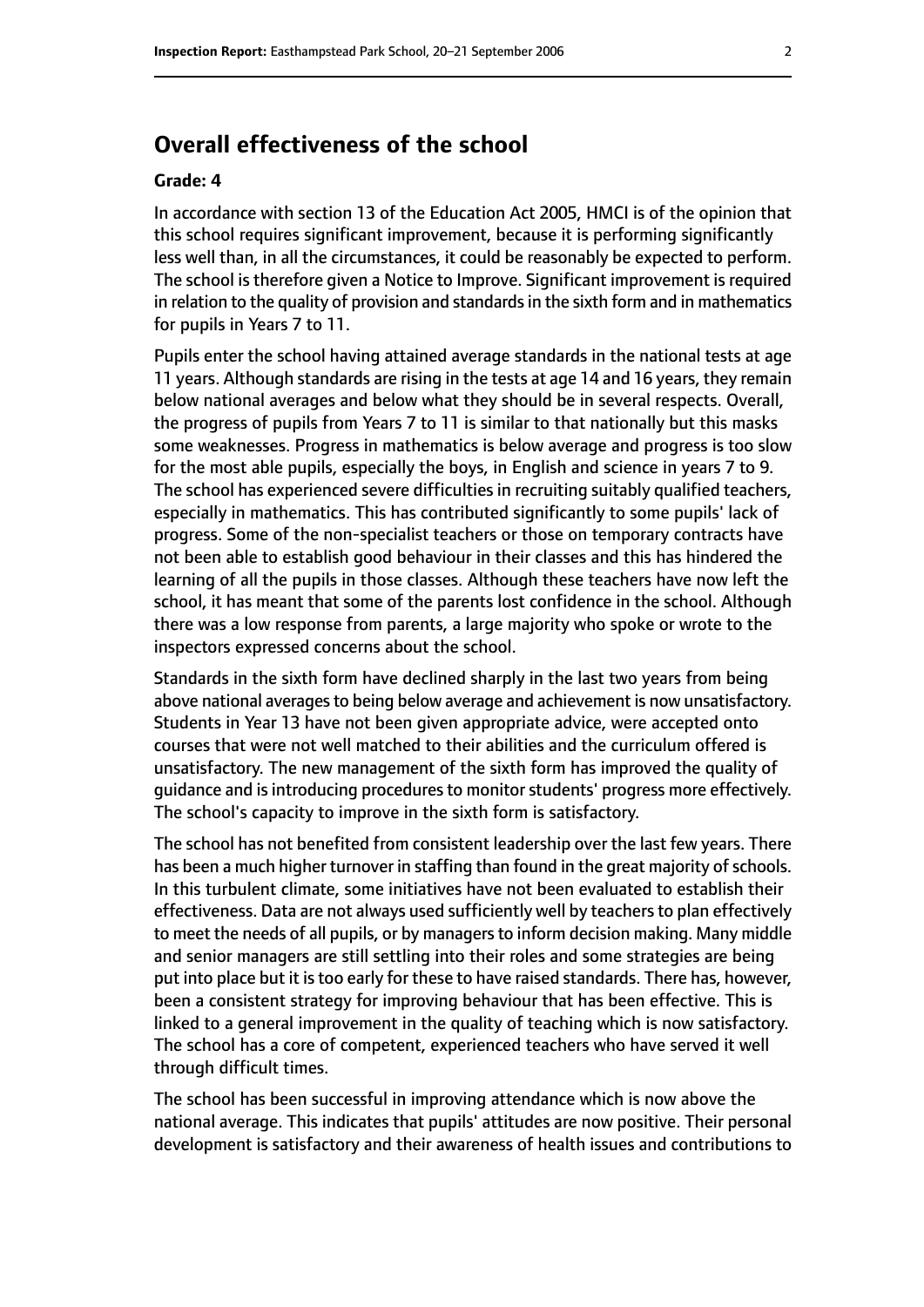the community are good. This is also a reflection of the satisfactory care and support. Leadership and management are satisfactory. Although much work needs to be done, the improvements at GCSE, maintaining satisfactory care and some good appointments mean that the capacity to improve is satisfactory. The new senior leadership team has been well received by the parents. One parent wrote, `There is a new determination of the school to be more approachable, responsive and make life good for all.'

#### **Effectiveness and efficiency of the sixth form**

#### **Grade: 4**

The quality of provision in the sixth form is inadequate and value for money is unsatisfactory. There is variation between subjects in the students' examination results but, overall, the standards have fallen in the last two years. The quality of teaching is satisfactory but the mismatch of students with courses means that some do not make the progress they should. The guidance given to the students was inadequate. The recent more appropriate selection of students for sixth from courses means that they are no longer admitted to unsuitable GCE A level courses. However, there is then a limited range of subjects from which they can choose. The recently appointed sixth form managers have clearly identified the causes underlying the drop in standards and achievement and have introduced measures to address these. For example, private study facilities have been improved considerably and procedures have been identified to monitor students' progress more effectively. The school works very well with other partners. There has been slower progress on improving the curriculum.

#### **What the school should do to improve further**

- Ensure that the curriculum in the sixth form is matched to the needs of the students and monitor their progress effectively.
- $\cdot$  Raise the quality of teaching and the progress of pupils in mathematics throughout the school.
- Improve the progress of the most able pupils in Years 7 to 9.
- Improve the use made of assessment data by teachers in planning lessons and by senior managers in decision making.

# **Achievement and standards**

#### **Grade: 3**

#### **Grade for sixth form: 4**

In 2005, standards in the tests taken at age 14 years were below national averages principally because the most able pupils, especially boys, did not do as well as they should. The school set out to monitor the progress of the most able pupils more closely but it was not completed. Although it has reviewed teaching strategies in English, for instance, the school has not evaluated their effectiveness across the departments. Provisional results for 2006 indicate that there is an improvement in the mathematics results in the tests taken at the end of year 9. Pupils make much better progress in Years 9 to 11 and achievement overall is satisfactory. There is a steady rise from year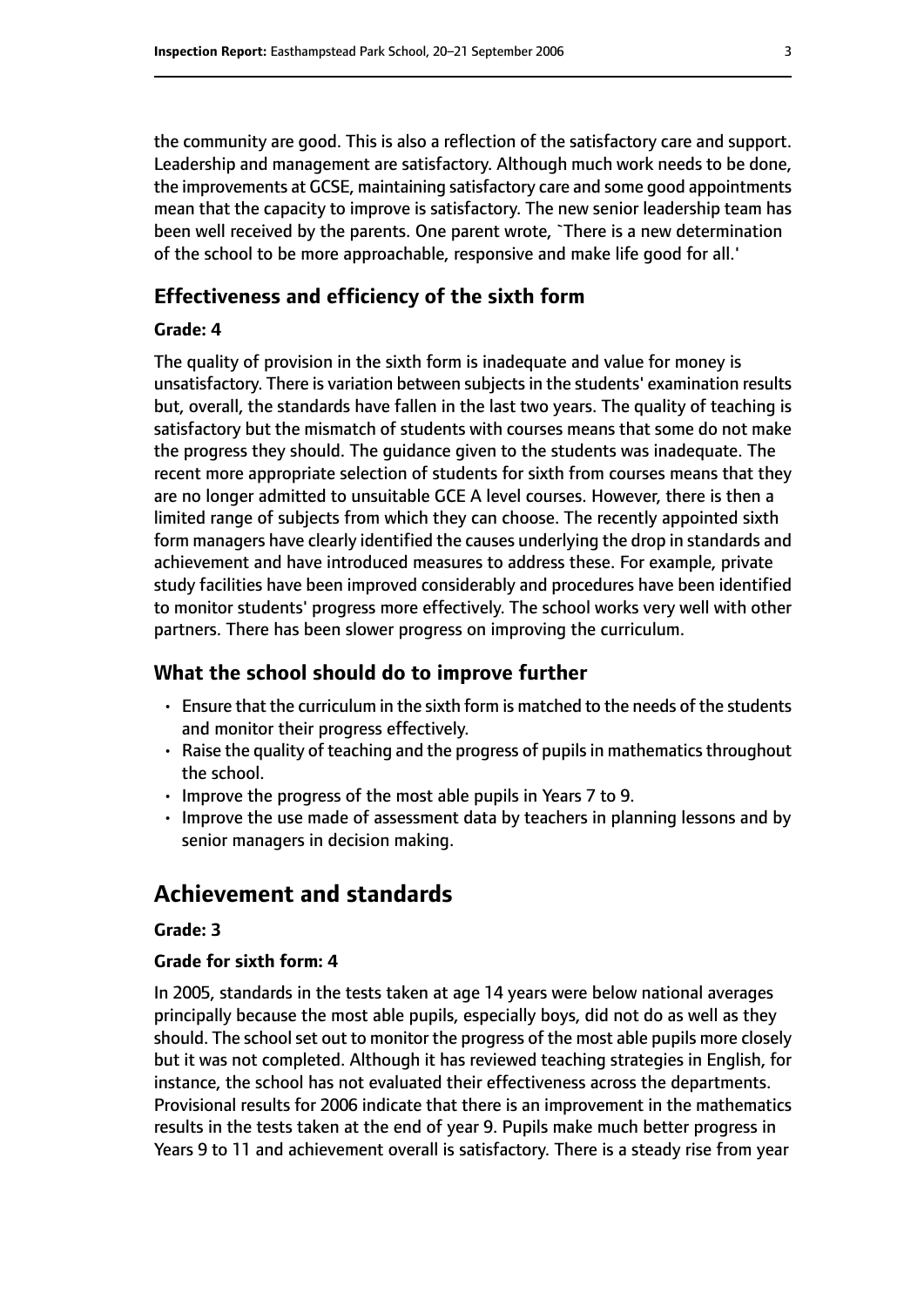to year in the percentage of pupils attaining five or more higher grades at GCSE but the school still misses its targets. There is variation between subjects. Pupils do well consistently in religious education and art but underperform in business studies, design and technology and mathematics. Teaching quality in mathematics is not satisfactory and has not been helped by a high turnover in staffing in recent years. Pupils identified as having learning difficulties and disabilities make satisfactory progress.

# **Personal development and well-being**

**Grade: 3**

#### **Grade for sixth form: 3**

Pupils' personal development and well-being are satisfactory. Pupils make a good contribution to the community and have a good understanding of healthy living issues. There is an active school council that is involved in school matters and wider fund raising for charities. The pupils feel that their views are increasingly taken into account. For instance, through `student voice' they have been able to express their views on a range of issues including the styles of teaching that they receive. This has led to some teachers using a wider range of teaching approaches and contributed to their enjoying being at school. They feel safe and say that isolated incidences of bullying are dealt with effectively. They regard the school's new behaviour policy as being the reason for this improvement but question why it is not used by all teachers. Pupils' spiritual, moral, social and cultural development are satisfactory. Their economic well-being is satisfactory overall but some pupils have not developed sufficient skills in using computers.

# **Quality of provision**

#### **Teaching and learning**

**Grade: 3**

#### **Grade for sixth form: 3**

The quality of teaching and learning is satisfactory overall. The teachers plan their work satisfactorily, share the objectives of the lessons with the pupils and most have good strategies for managing pupils' behaviour. A few outstanding lessons were observed. For instance, in a Year 10 English lesson on writers' presentation styles, pupils were challenged and extended by the very good questioning. However, there are not enough good lessons to make up for unsatisfactory teaching in the past. In particular, teachers often do not make effective use of data obtained from the assessments of pupils' progress. In these lessons there is too much whole-class teaching with all pupils doing the same task and this results in a lack of pace and challenge for the most able pupils.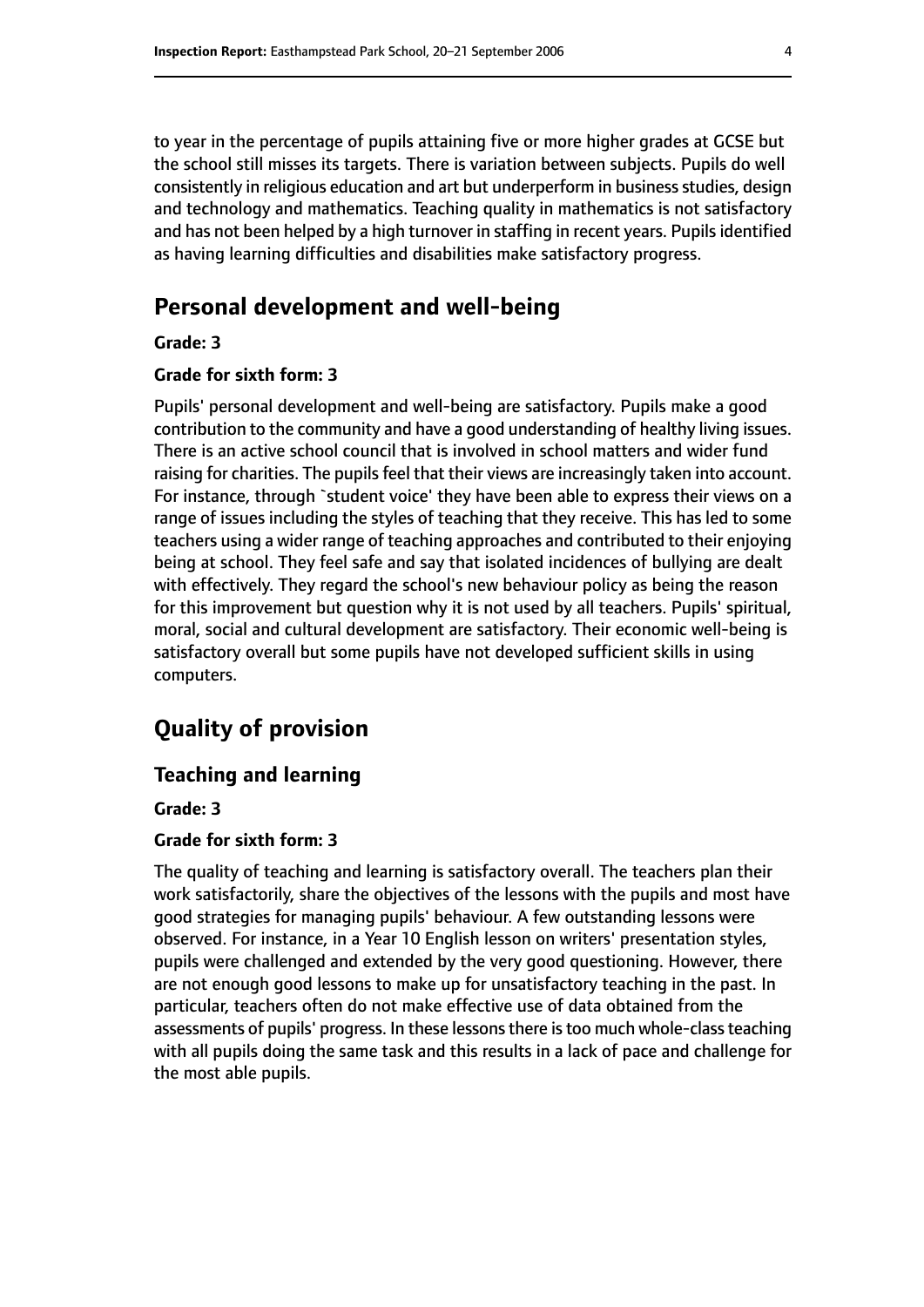#### **Curriculum and other activities**

#### **Grade: 3**

#### **Grade for sixth form: 4**

The school provides a broad and balanced curriculum for pupils in Years 7 to 11. The range of options available in Years 10 and 11 has been extended. These now include more vocational courses and apprenticeship schemes which are offered as the result of good collaborative working with the local college. Provision for citizenship and work-related learning is good. All pupils undertake a week-long work placement. Pupils entering the school with poor literacy skills follow a modified curriculum based on a primary model that is reviewed annually to reflect their changing needs. However, the school has not evaluated whether this is raising standards. Schemes of work do not always provide sufficient guidance for support temporary or non-specialist teachers to help them plan work which builds on work which has been done by the pupils previously.

#### **Care, guidance and support**

**Grade: 3**

#### **Grade for sixth form: 4**

Care, guidance and support is satisfactory. The school has robust child protection procedures. Risk assessments are in place but are not rigorous enough when pupils take part in outside activities. Support for pupils with learning difficulties and disabilities is satisfactory but there is insufficient emphasis in the planned support on what the pupils are expected to achieve. Pupils all know their targets for improvement but a significant number of the pupils do not know what they need to do to improve.

#### **Leadership and management**

#### **Grade: 3**

#### **Grade for sixth form: 3**

Leadership and management are satisfactory. Many of the staff are newly appointed including the headteacher and the deputy headteacher. The induction of new staff is managed well with good support from the local authority for the teachers who have been recruited from overseas. The school has pursued its policy for improving pupils' behaviour energetically and it is embedded well in most classrooms. A wide range of initiatives are being put into place to improve teaching and to raise achievement. The frequent changes in senior and middle managerial posts mean that their implementation is inconsistent across departments. Overall the school's self evaluation is satisfactory. Governors are supportive of the school but are not sufficiently challenging. Capacity to improve is satisfactory because progress has been made in areas such as behaviour, induction and raising standards. Most of the parents who replied to the questionnaire do not feel they are consulted by the school or the governors. However, there are signs that this situation is being rectified by the new management.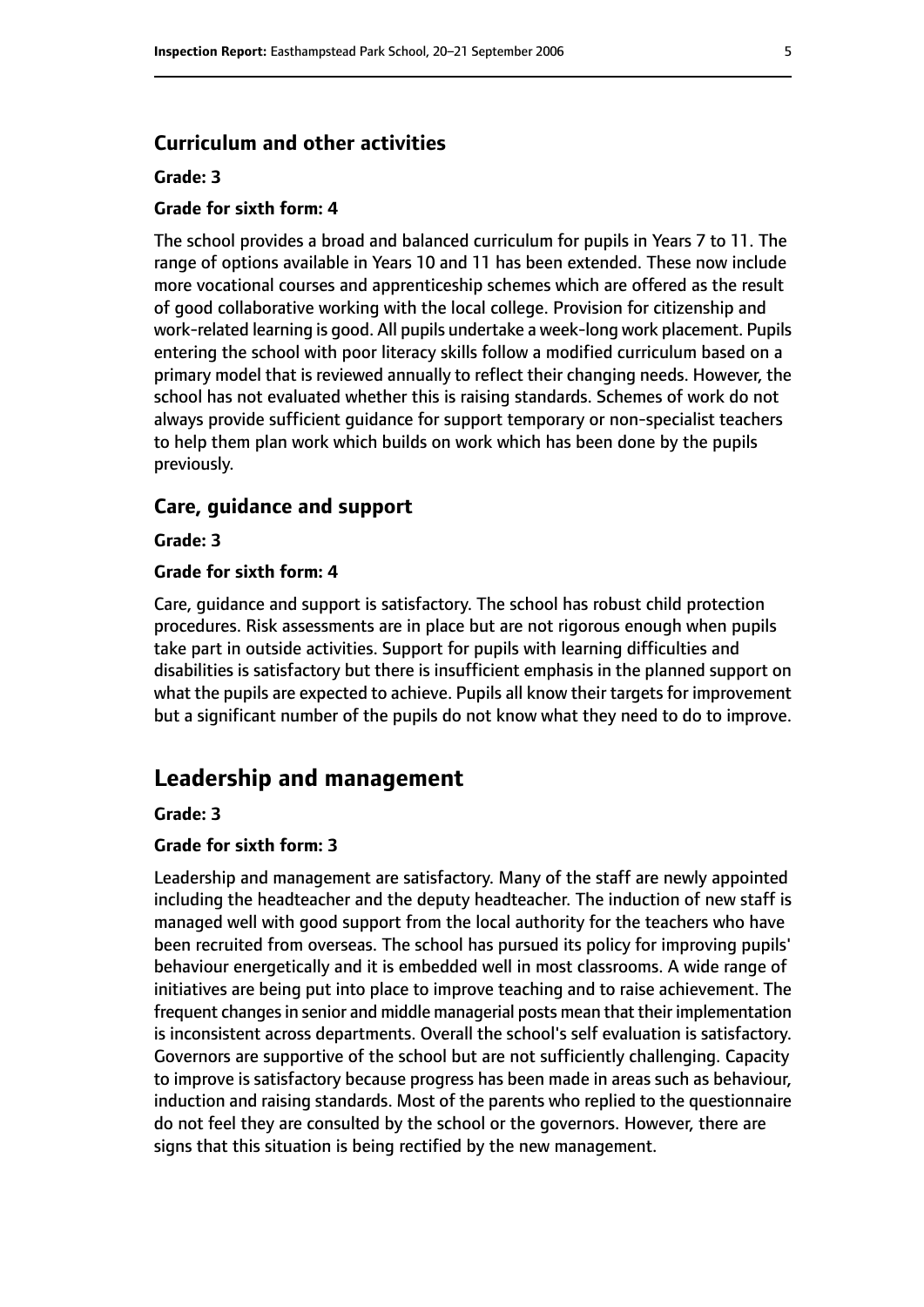**Any complaints about the inspection or the report should be made following the procedures set out inthe guidance 'Complaints about school inspection', whichis available from Ofsted's website: www.ofsted.gov.uk.**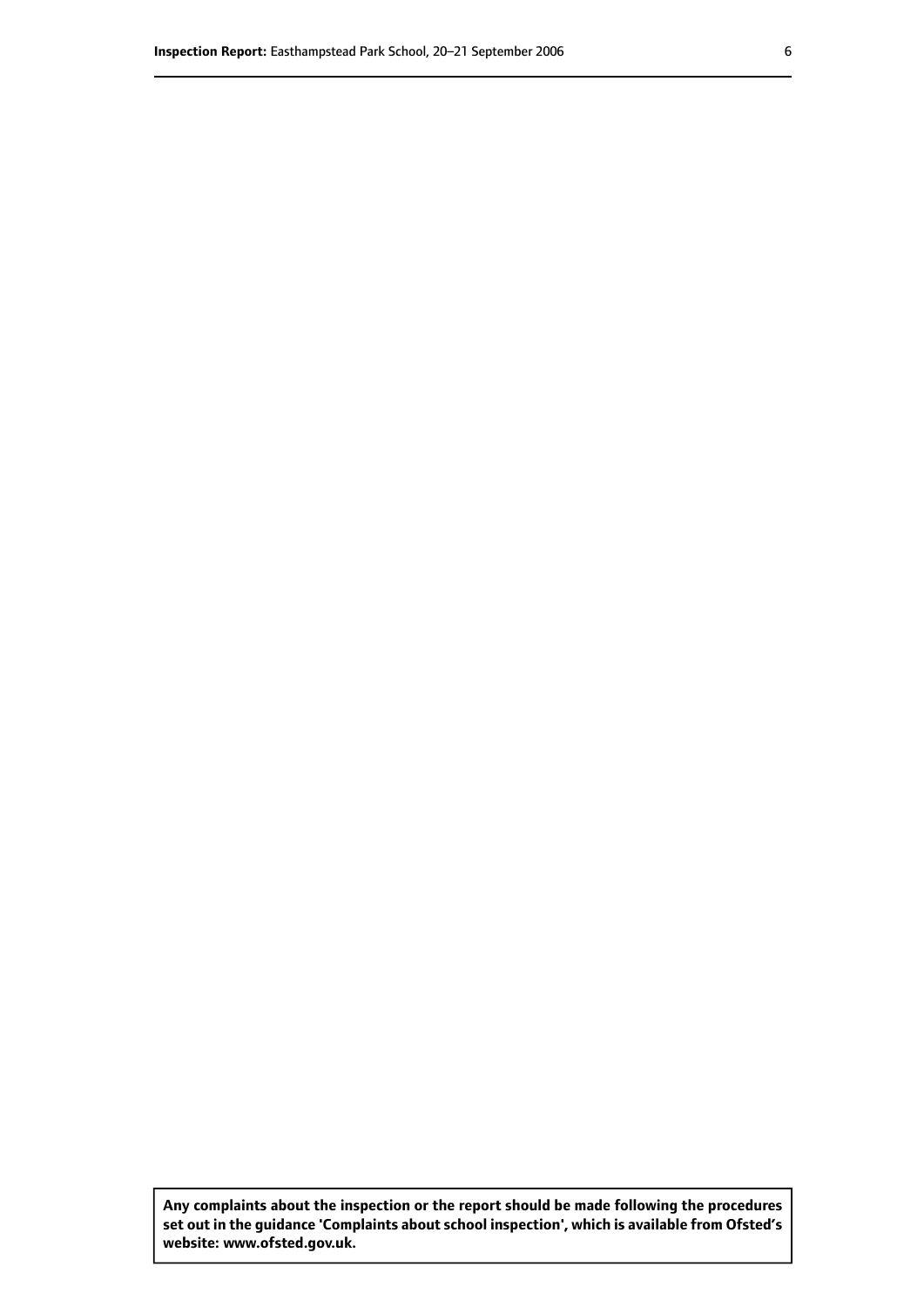# **Inspection judgements**

| Key to judgements: grade 1 is outstanding, grade 2 good, grade 3 satisfactory, 1 | <b>School</b>  | $16-19$ |
|----------------------------------------------------------------------------------|----------------|---------|
| and grade 4 inadeguate                                                           | <b>Overall</b> |         |

# **Overall effectiveness**

| How effective, efficient and inclusive is the provision of<br>education, integrated care and any extended services in meeting<br>the needs of learners? |     | 4  |
|---------------------------------------------------------------------------------------------------------------------------------------------------------|-----|----|
| How well does the school work in partnership with others to<br>promote learners' well-being?                                                            |     |    |
| The effectiveness of the school's self-evaluation                                                                                                       |     |    |
| The capacity to make any necessary improvements                                                                                                         |     |    |
| Effective steps have been taken to promote improvement since<br>the last inspection                                                                     | Yes | No |

# **Achievement and standards**

| How well do learners achieve?                                                                               |  |
|-------------------------------------------------------------------------------------------------------------|--|
| The standards <sup>1</sup> reached by learners                                                              |  |
| How well learners make progress, taking account of any significant<br>variations between groups of learners |  |
| How well learners with learning difficulties and disabilities make<br>progress                              |  |

### **Personal development and well-being**

| How good is the overall personal development and<br>well-being of the learners?                                  |  |
|------------------------------------------------------------------------------------------------------------------|--|
| The extent of learners' spiritual, moral, social and cultural<br>development                                     |  |
| The behaviour of learners                                                                                        |  |
| The attendance of learners                                                                                       |  |
| How well learners enjoy their education                                                                          |  |
| The extent to which learners adopt safe practices                                                                |  |
| The extent to which learners adopt healthy lifestyles                                                            |  |
| The extent to which learners make a positive contribution to<br>the community                                    |  |
| How well learners develop workplace and other skills that will<br>contribute to their future economic well-being |  |

# **The quality of provision**

| How effective are teaching and learning in meeting the<br>full range of the learners' needs?          |  |
|-------------------------------------------------------------------------------------------------------|--|
| How well do the curriculum and other activities meet the<br>range of needs and interests of learners? |  |
| How well are learners cared for, guided and supported?                                                |  |

 $^1$  Grade 1 - Exceptionally and consistently high; Grade 2 - Generally above average with none significantly below average; Grade 3 - Broadly average to below average; Grade 4 - Exceptionally low.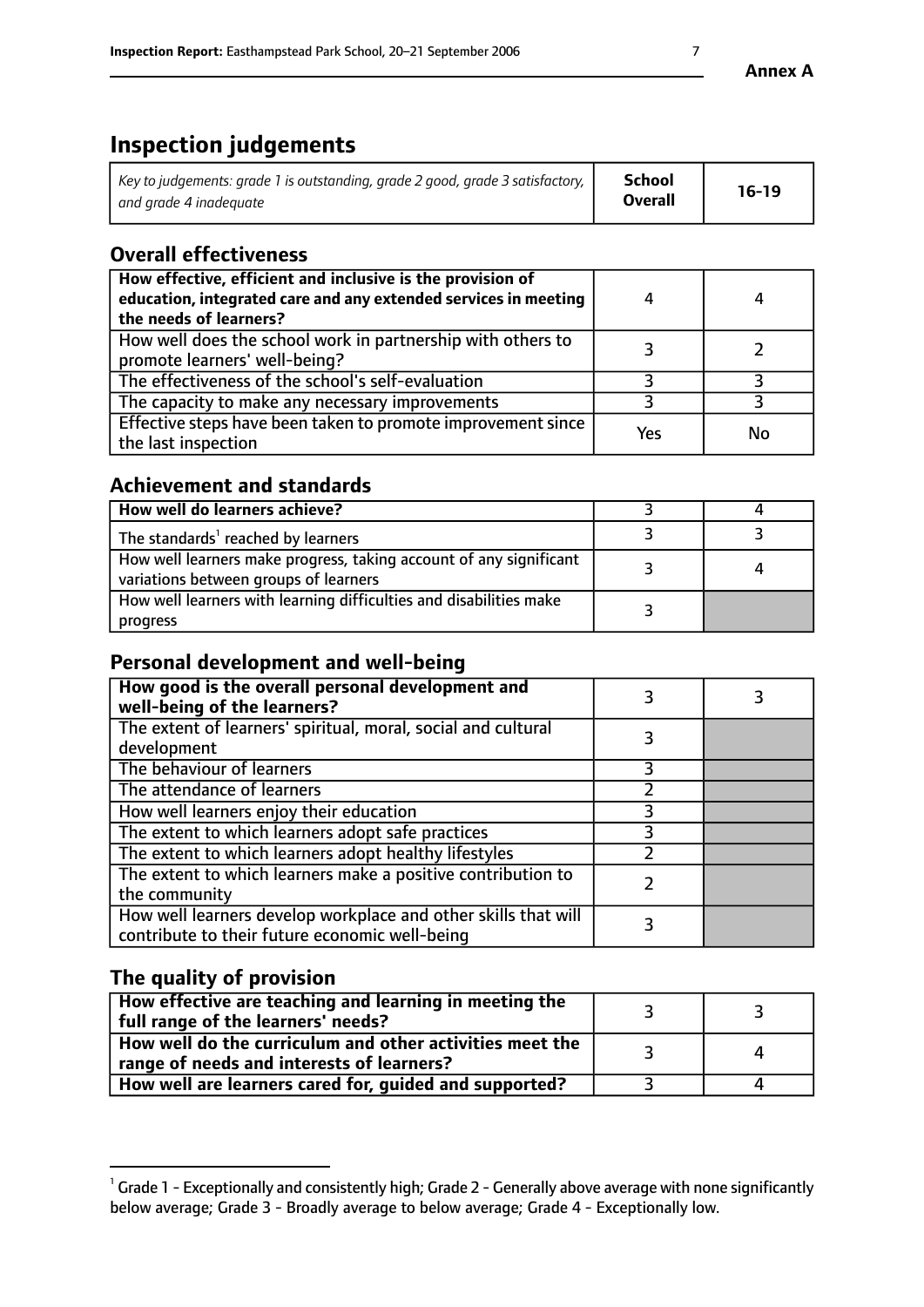# **Leadership and management**

| How effective are leadership and management in raising<br>achievement and supporting all learners?                                                 | 3   |            |
|----------------------------------------------------------------------------------------------------------------------------------------------------|-----|------------|
| How effectively leaders and managers at all levels set clear<br>direction leading to improvement and promote high quality of<br>care and education | 3   |            |
| How effectively performance is monitored, evaluated and<br>improved to meet challenging targets                                                    | 3   |            |
| How well equality of opportunity is promoted and discrimination<br>tackled so that all learners achieve as well as they can                        | 3   |            |
| How effectively and efficiently resources, including staff, are<br>deployed to achieve value for money                                             | 4   |            |
| The extent to which governors and other supervisory boards<br>discharge their responsibilities                                                     | 3   |            |
| Do procedures for safeguarding learners meet current<br>qovernment requirements?                                                                   | Yes | <b>Yes</b> |
| Does this school require special measures?                                                                                                         | No  |            |
| Does this school require a notice to improve?                                                                                                      | Yes |            |